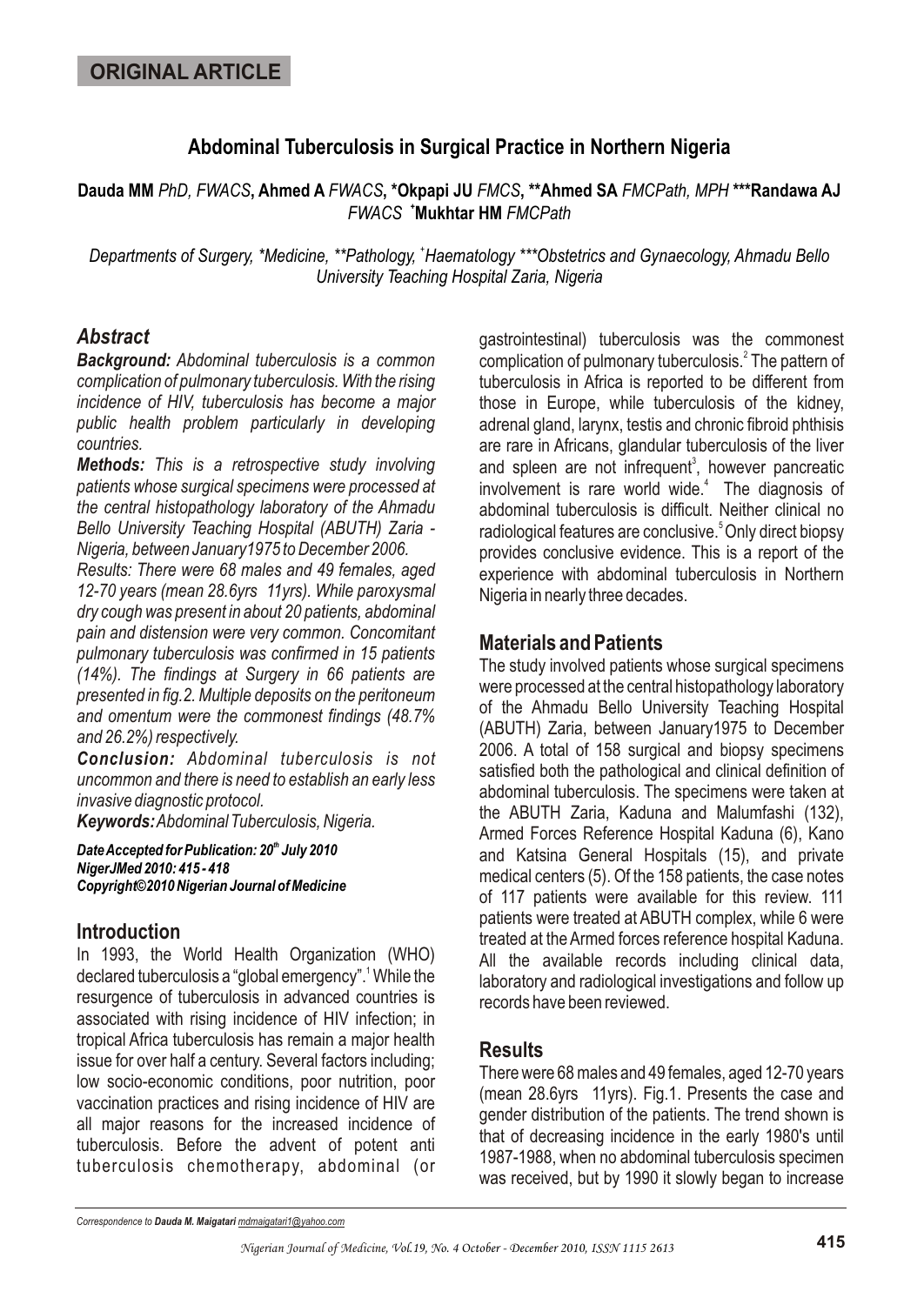again. This period coincide with the increasing incidence of HIV infection especially among commercial sex workers and long distance drivers who patronize these women. At this particular time many Nigerians never believed the disease actually existed. Table1.presents the frequency of symptoms and signs found on clinical examination in 117 patients.

While paroxysmal dry cough was present in about 20 patients, abdominal pain and distension were very common. Three patients presented with pedunculated inguinal masses (mesenteric lymph nodes) mimicking inguinal hernia. Two patients had fistulae following surgery for what was thought to be appendicitis and another one presented with an anterior abdominal wall sinus. Concomitant pulmonary tuberculosis was confirmed in 15 patients (14%). Abnormal laboratory results included a raised Erythrocyte sedimentation rate (ESR) in 17%, positive Mantoux test in 8% of 32 patients, and abnormal chest x-ray in 14%. Sputum for AFB (acid fast bacilli) was positive in only 4 patients  $(5%)$ .

Three patients had associated diabetes mellitus with raised fasting blood sugar and one patient had abnormal liver function tests with raised serum bilirubin, transaminases, alkaline phosphatase and gamma glutamyl transpeptidase. HIV screening was done in 35 patients and 9 (26%) were positive.

The findings at Surgery in 66 patients are presented in fig.2. Multiple deposits on the peritoneum and omentum were the commonest findings (48.7% and 26.2%) respectively. Other involved organs include the liver 24%, mesenteric lymph nodes 24%, small bowel 13%, large bowel 6%, pancreas 1% and milliary in 5%. Although no organs were removed as part of treatment, by-pass operation in form of cholecysto-jejunostomy was performed in one patient. However, biopsies often multiple were taken from the peritoneum, mesentery, mesenteric nodes, and other visceral organs. Mortality following laparotomy in this group was 40%.

The patients were treated with multi-drug therapy, including thiazina, rifampicin, pyrazinamide and streptomycin, for variable length of time from 9months to 18 months. Majority of these patients 42% were lost to follow up without completing treatment.

**TABLE 1. FREQUENCY OF SYMPTOMS AND SIGNS IN 117 PATIENTS**

| <b>SYMPTOMS</b> | No. | (%)  | <b>SIGNS</b>     | No. | (%)  |
|-----------------|-----|------|------------------|-----|------|
| Abdominal Pain  | 90  | 76.9 | Jaundice         | 1   | 0.9  |
| Fever           | 61  | 52.1 | Anemia           | 29  | 24.8 |
| Abd. Distension | 53  | 45.3 | Ascites          | 27  | 23.1 |
| Weight loss     | 41  | 35.0 | Hepatomegaly     | 18  | 15.4 |
| Diarrhea        | 37  | 31.6 | Abd. Mass        | 13  | 11.1 |
| Anorexia        | 34  | 29.1 | Hernia           | 3   | 2.6  |
| Cough           | 19  | 16.2 | Fistulae/Sinuses | 3   | 2.6  |





#### **Discussion**

Anti-Tuberculous chemotherapy remains the treatment of choice for tuberculosis affliction anywhere in the body. $6,7$  The diagnosis of abdominal tuberculosis remains difficult and only direct biopsy provides enough information for definitive diagnosis. The peritoneum, intestine and the abdominal reticular endothelial system are usually affected singly or in combination.<sup>7,8</sup> Recently however<sup>9</sup>, minimally invasive surgery may reveal milliary nodules in 85-95% and new serologic markers such as adenosine deaminase activity in ascitic fluid have been shown to improve diagnostic yield with minimal morbidity. $9,10$ 

The earlier tuberculosis is diagnosed, the more effective is the treatment and the less the risk of spread in the community. Early diagnosis depends largely on high index of suspicion. Pearson $11$  reports that the triad of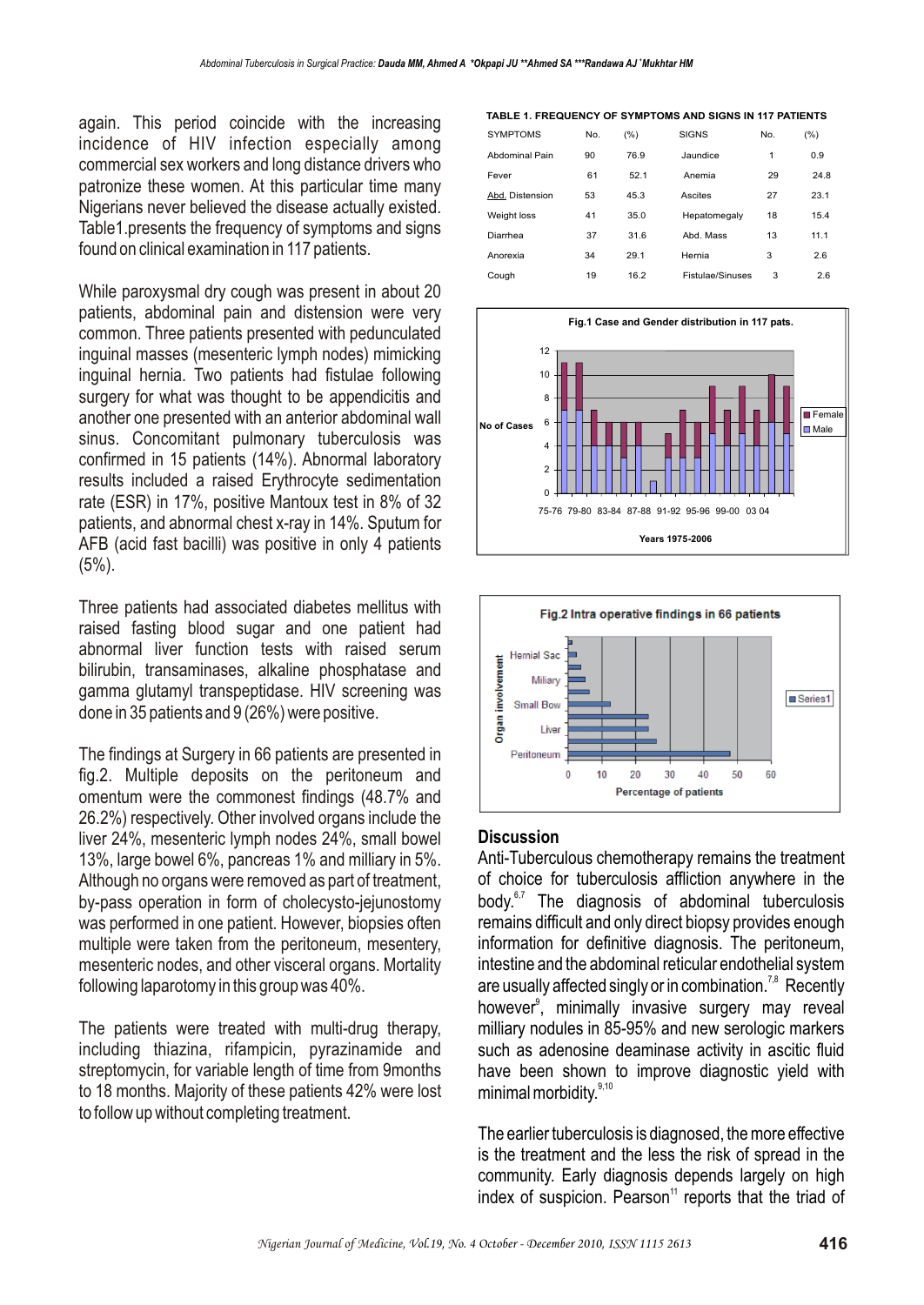low-grade pyrexia, weight loss and hypomelanosis were consistent with diagnosis of pulmonary tuberculosis. However, this may not be the case for abdominal tuberculosis. We found abdominal distension, central abdominal pain, evening fevers and night sweats to be the most frequently encountered symptoms.

Our findings further confirm the bizarre clinical manifestation of extra-pulmonary tuberculosis. While majority of our patients were operated for acute abdomen, a few had distinct clinical syndromes that mimic other abdominal surgical conditions such as pancreatic head adeno-carcinoma, inguinal hernia and faecal fistulae.

About 9% of all new Tuberculosis cases were associated with HIV world wide, however, in Africa this figure is thought to be about 31% in the year 2000 $^{\text{12}}$ . Our findings indicate an association in about 26%. This result is lower than that reported from central  $11$  and South Africa<sup>13</sup>, were rates are  $49\%$  and  $59\%$ respectively. The reason for this is that only a third of our patients were screened for HIV. In the first half of the study period HIV screening was not available in the country. The rising incidence of abdominal Tb in our study however, corresponds with the rising incidence of HIV, which was first reported in Nigeria in the late 1980s.

The peak incidence of 28.7yrs confirms earlier reports from Southern parts of Nigeria<sup> $14$ </sup> that this disease is predominantly a disease of the young in third World countries. Most of our patients had laparotomy because of difficulty in making preoperative diagnosis. Our post operative mortality is high at 40%, but still lower than reports from South Africa at 60%<sup>15</sup>. Therefore, all efforts must be made to confirm the diagnosis through less invasive procedures, such as Fine needle biopsies and peritoneal fluid aspirations as suggested by Sayandev<sup>16.</sup> The diagnosis of abdominal TB was however considered in the patient who had an abdominal wall sinus, who made remarkable improvement on antituberculous therapy. In these circumstances, peritoneal biopsy under local anesthesia would have aided diagnosis, as reported by others. $17$ 

#### **Conclusion**

The diagnosis of abdominal tuberculosis is difficult. The incidence of this condition is rising with the rising incidence of HIV infection in our sub region. The high mortality associated with laparotomy makes it mandatory to consider less invasive diagnostic methods to establish this diagnosis. In all elective cases, a trial of anti tuberculous therapy may reduce mortality associated with laparotomy.

#### **References**

- 1. Raviglione M.C, Sudre P, Rieder H.L. et al. Secular trends of Tuberculosis in Western Europe. Bulletin WHO 1993, 71 (3&4), 297-306.
- 2. Francis T.I. Abdominal tuberculosis in Nigeria- A clinicopathological study. Trop. & Geogr. Med. 1972, 24, 232- 239.
- 3. Hunter J. From the Works of John Hunter. Lecture notes on Surgery 1835, v.1, p567.
- 4. Crowson M.C, Perry M. and Burden E. Tuberculosis a rare cause of obstructive jaundice. East Birmingham Hospital. 1984.
- 5. Chen W.S, Su W.J, Wang H.S, Jiang J.K, Lin J.K. and Lin T.C. Large bowel tuberculosis and possible influencing factors for surgical prognosis: 30 years experience. World J. Surg. 1997, (21), 500-504.
- 6. Chen W.S, Leu S.Y, Hsu H, Lin J.K. and Lin T.C. Trend of large bowel tuberculosis and the relation with pulmonary tuberculosis. Dis. Colon Rectum 1992,35,189.
- 7. Asuku M.E. Primary intestinal tuberculosis: a cautionary note. Nig. J. Surg. Res. 1999; 1 (1);33-34.
- 8. Underwood M.J., Thompson M.M., Sayers R.D., and Hall A.W. Presentation of abdominal tuberculosis to general surgeons. Br. J. Surg. 1992; 79:1077-1079
- 9. Bhargava D.K, Shriniwas and Chopra P. Peritoneal tuberculosis-laparoscopic patterns and its diagnostic accuracy. Am. J. Gastroenterol.1992, 87,109.
- 10. Dwivedi M, Misra S.P. and Misra V. Value of adenosine deaminase estimation in the diagnosis of tuberculous ascites. Am. J. Gastroenterol.1990, 85, 13..
- 11. Joloba M.L, Whalen C.C, Cave D.M, Eisennach K.D, Johnson J.L, Okwera A, Morrissey A, Bajaksouzian S, Feagin J, Mugerwa R, Ellner J. and Jacobs M.R. Determination of drug susceptivility and DNA finger print patterns of clinical isolates of mycobacterium tuberculosis from Kampala. East Afr. Med. J. 2000,77 (2): 111-115.